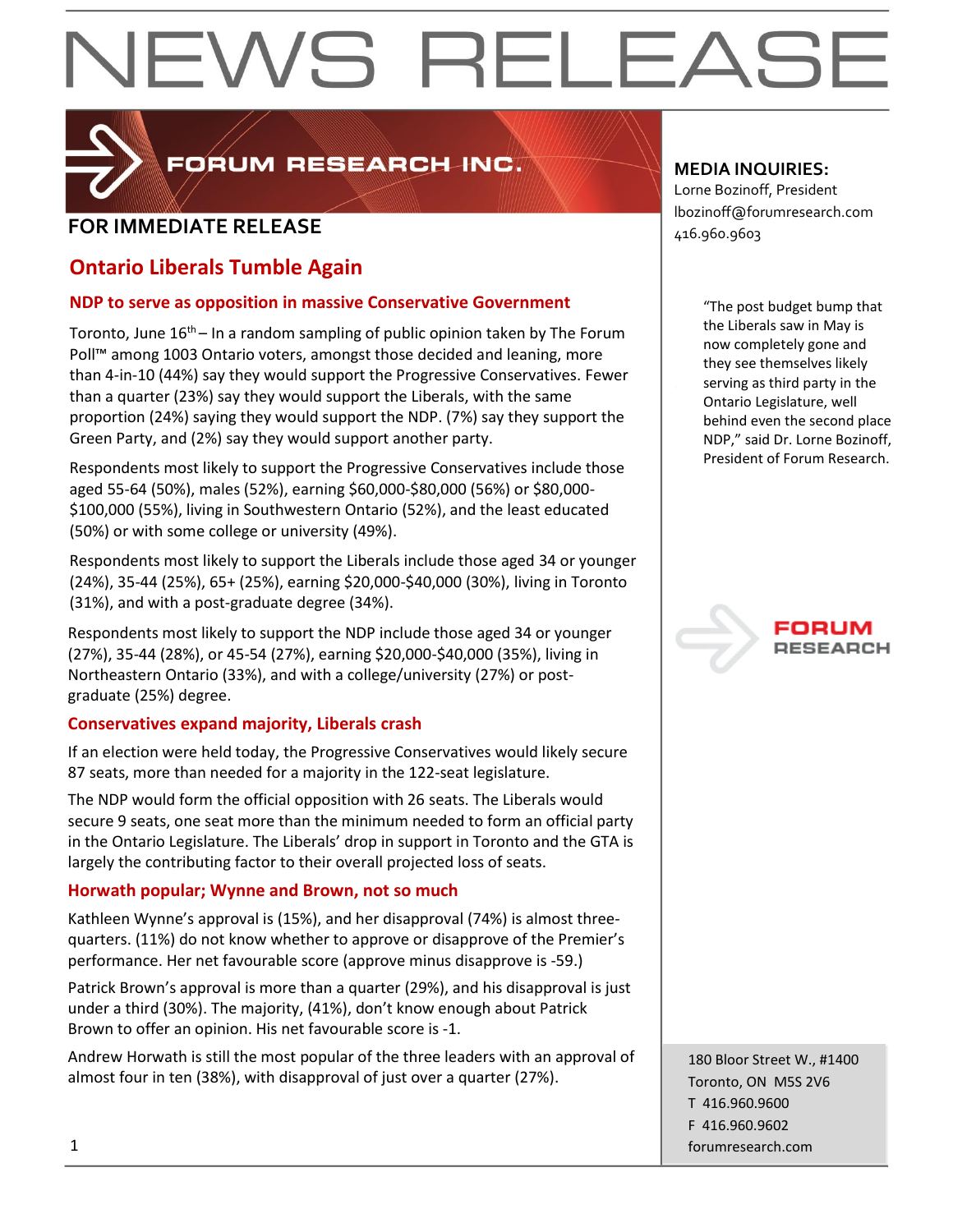

### FORUM RESEARCH INC.

4-in-10 (36%) say they do not know about Andrea Horwath. Her net favourable score is +11.

#### **Brown best premier, Andrea Horwath just behind**

More than a third (36%) believe that Patrick Brown would make the best Premier of Ontario, with Andrew Horwath (20%) well behind. Only (13%) believe Kathleen Wynne would be the best premier. A quarter (23%) say none of the above would make the best premier, with (7%) saying they don't know.

"The post budget bump that the Liberals saw in May is now completely gone and they see themselves likely serving as third party in the Ontario Legislature, well behind even the second place NDP," said Dr. Lorne Bozinoff, President of Forum Research.

Lorne Bozinoff, Ph.D. is the president and founder of Forum Research. He can be reached at lbozinoff@forumresearch.com or at (416) 960-9603.

#### **MEDIA INQUIRIES:**

Lorne Bozinoff, President lbozinoff@forumresearch.com 416.960.9603



180 Bloor Street W., #1400 Toronto, ON M5S 2V6 T 416.960.9600 F 416.960.9602 2 forumresearch.com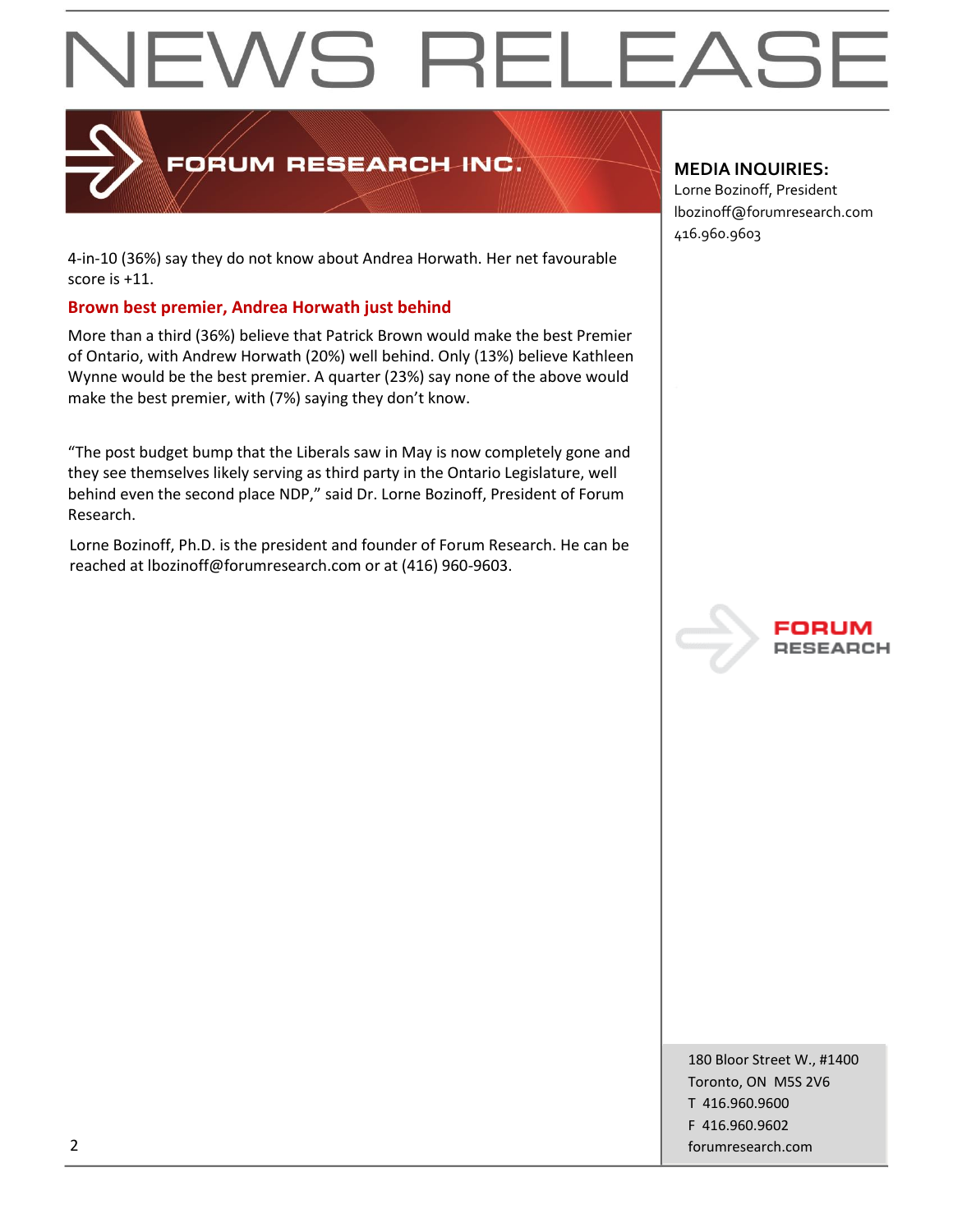### FORUM RESEARCH INC.

### **Methodology** 416.960.9603

The Forum Poll™ was conducted by Forum Research with the results based on an interactive voice response telephone survey of 1003 randomly selected Ontario Voters. The poll was conducted June 12-14, 2017.

Results based on the total sample are considered accurate +/- 3%, 19 times out of 20. Subsample results will be less accurate. Margins of error for subsample (such as age, gender) results are available at [www.forumresearch.com/samplestim.asp](http://www.forumresearch.com/samplestim.asp)

Where appropriate, the data has been statistically weighted by age, region, and other variables to ensure that the sample reflects the actual population according to the latest Census data.

This research is not necessarily predictive of future outcomes, but rather, captures opinion at one point in time. Forum Research conducted this poll as a public service and to demonstrate our survey research capabilities. Forum houses its poll results in the Data Library of the Department of Political Science at the University of Toronto.

With offices across Canada and around the world, 100% Canadian-owned Forum Research is one of the country's leading survey research firms. This Forum Poll™and other polls may be found at Forum's poll archive at [www.forumresearch.com/polls.asp](http://www.forumresearch.com/polls.asp)

#### **MEDIA INQUIRIES:**

Lorne Bozinoff, President lbozinoff@forumresearch.com



180 Bloor Street W., #1400 Toronto, ON M5S 2V6 T 416.960.9600 F 416.960.9602 3 forumresearch.com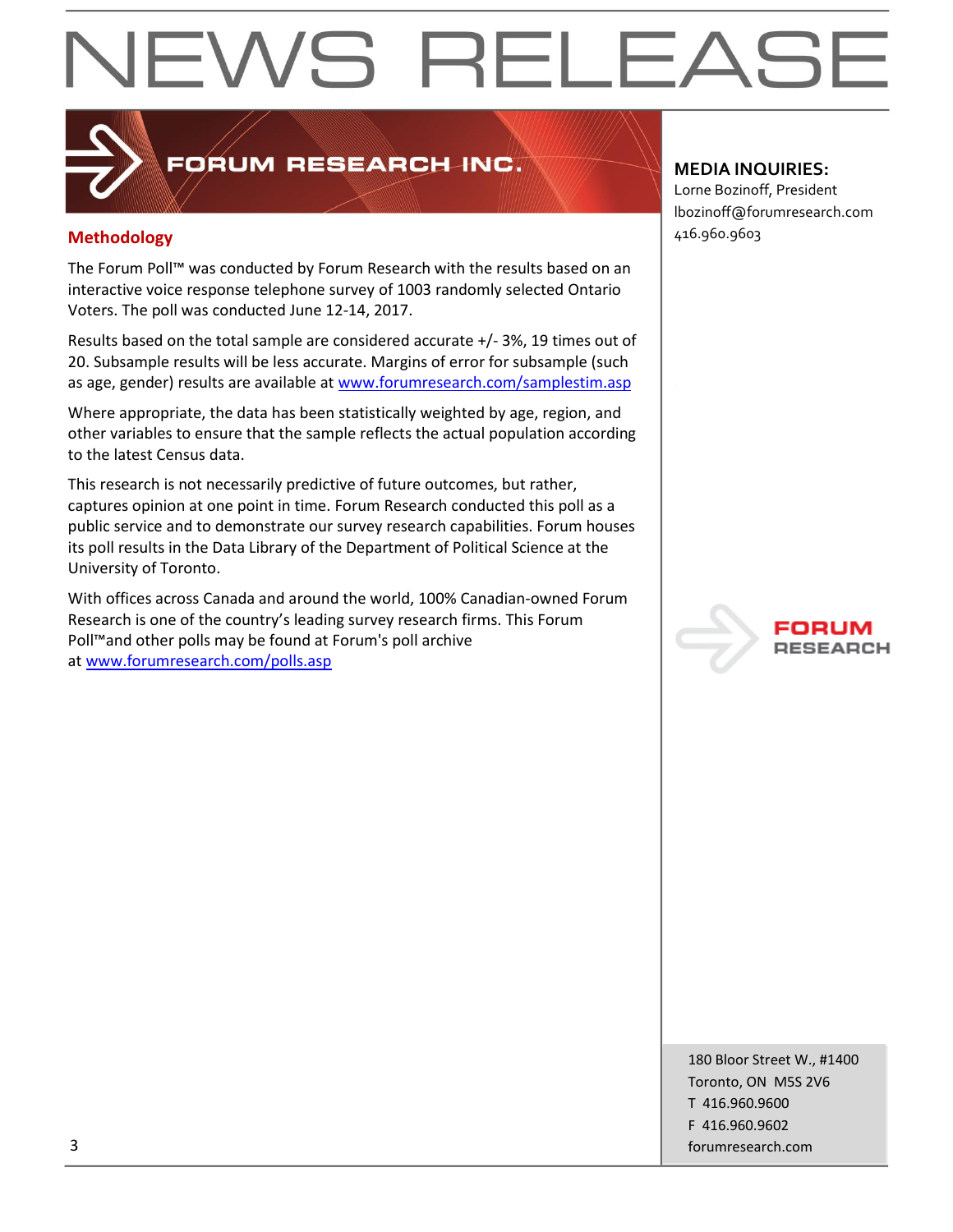FORUM RESEARCH INC.

#### **Provincial Election Voting Preference Trending** 416.960.9603 *[Decided / Leaning]*

| %                                                                               | Sample | Con | Lib | <b>NDP</b> | Green          | Other          |
|---------------------------------------------------------------------------------|--------|-----|-----|------------|----------------|----------------|
| June 12-14, 2017                                                                | 1003   | 44  | 23  | 24         | 7              | 2              |
| May 9-10, 2017                                                                  | 1103   | 41  | 28  | 23         | 6              | 3              |
| March 28-30, 2017                                                               | 844    | 43  | 19  | 28         | 8              | $\overline{2}$ |
| February 15-16, 2017                                                            | 1026   | 44  | 24  | 25         | 6              | $\overline{2}$ |
| November 21st, 2016                                                             | 1104   | 43  | 24  | 24         | 8              | $\overline{2}$ |
| October 17-18 <sup>th</sup> , 2016                                              | 1078   | 43  | 24  | 23         | 8              | $\overline{2}$ |
| September 12-13th, 2016                                                         | 1154   | 45  | 25  | 23         | 6              | $\overline{2}$ |
| August 15th, 2016                                                               | 1097   | 41  | 28  | 23         | 6              | $\overline{2}$ |
| July 12th, 2016                                                                 | 1183   | 42  | 35  | 17         | 5              | $\overline{2}$ |
| June 21st, 2016                                                                 | 1173   | 40  | 30  | 21         | 8              | $\overline{2}$ |
| May 31st, 2016                                                                  | 1172   | 40  | 30  | 21         | $\overline{7}$ | $\overline{2}$ |
| April 28th, 2016                                                                | 1157   | 39  | 34  | 21         | 5              | $\overline{2}$ |
| March 23rd, 2016                                                                | 1225   | 40  | 30  | 24         | 5              | $\overline{2}$ |
| February 26th-29th, 2016                                                        | 1148   | 44  | 27  | 22         | 6              | $\overline{2}$ |
| December 20th, 2015                                                             | 1003   | 34  | 31  | 26         | $\overline{7}$ | $\overline{2}$ |
| November 2 <sup>nd</sup> -4 <sup>th</sup> , 2015                                | 1158   | 36  | 30  | 26         | 6              | $\overline{2}$ |
| August 11 <sup>th</sup> -12 <sup>th</sup> , 2015                                | 1001   | 35  | 26  | 33         | 4              | $\overline{2}$ |
| July 8 <sup>th</sup> , 2015                                                     | 678    | 32  | 26  | 35         | 5              | $\overline{2}$ |
| May 11th, 2015                                                                  | 1001   | 33  | 24  | 36         | 5              | $\overline{2}$ |
| May 1st, 2015                                                                   | 912    | 36  | 29  | 24         | 9              | $\overline{2}$ |
| March 26th, 2015                                                                | 881    | 34  | 29  | 27         | 8              | $\overline{2}$ |
| February 28th, 2015                                                             | 996    | 39  | 32  | 21         | 6              | $\overline{2}$ |
| January 30th, 2015                                                              | 1028   | 36  | 37  | 19         | 6              | $\overline{2}$ |
| December 20th, 2014                                                             | 1058   | 36  | 35  | 20         | $\overline{7}$ | $\overline{2}$ |
| November 29th, 2014                                                             | 1054   | 37  | 37  | 17         | 7              | $\overline{2}$ |
| November 1st, 2014                                                              | 1104   | 35  | 40  | 19         | 4              | $\overline{2}$ |
| October 1st, 2014                                                               | 1013   | 34  | 36  | 23         | 6              | $\mathbf{1}$   |
| August 20-21st, 2014                                                            | 1229   | 32  | 39  | 19         | 8              | $\overline{2}$ |
| Popular Vote - June7 <sup>th</sup> , 2014<br><b>Provincial Election Results</b> |        | 31  | 39  | 24         | 5              | $\overline{2}$ |
| June 11 <sup>th</sup> , 2014                                                    | 1054   | 35  | 41  | 20         | 3              | $\mathbf{1}$   |
| June 5th, 2014                                                                  | 974    | 37  | 39  | 17         | 6              | $\mathbf{1}$   |
| May 27th, 2014                                                                  | 882    | 36  | 36  | 20         | 7              | $\mathbf{1}$   |
| May 20th, 2014                                                                  | 1136   | 34  | 41  | 20         | 4              | $\mathbf{1}$   |
| May 12th, 2014                                                                  | 996    | 35  | 38  | 21         | 5              | $\mathbf{1}$   |
| May 2-3rd, 2014                                                                 | 1845   | 38  | 33  | 22         | 6              | $\mathbf{1}$   |
| April 7 <sup>th</sup> , 2014                                                    | 928    | 38  | 31  | 23         | 7              | 1              |
| Mar 24th, 2014                                                                  | 908    | 32  | 35  | 25         | 7              | $\mathbf{1}$   |
| Feb. 25th, 2014                                                                 | 1014   | 35  | 32  | 26         | 6              | $\mathbf{1}$   |
| Jan. 24-25th, 2014                                                              | 1222   | 36  | 33  | 26         | 4              | 1              |
| Dec. 17-18th, 2013                                                              | 1044   | 38  | 31  | 24         | 5              | 1              |
| Nov. 26th, 2013                                                                 | 1126   | 38  | 32  | 23         | 6              | 1              |
| Oct. 25th, 2013                                                                 | 1049   | 34  | 31  | 27         | 7              | $\mathbf{1}$   |

#### **MEDIA INQUIRIES:**

Lorne Bozinoff, President lbozinoff@forumresearch.com

**RESEARCH** 

180 Bloor Street W., #1400 Toronto, ON M5S 2V6 T 416.960.9600 F 416.960.9602 4 forumresearch.com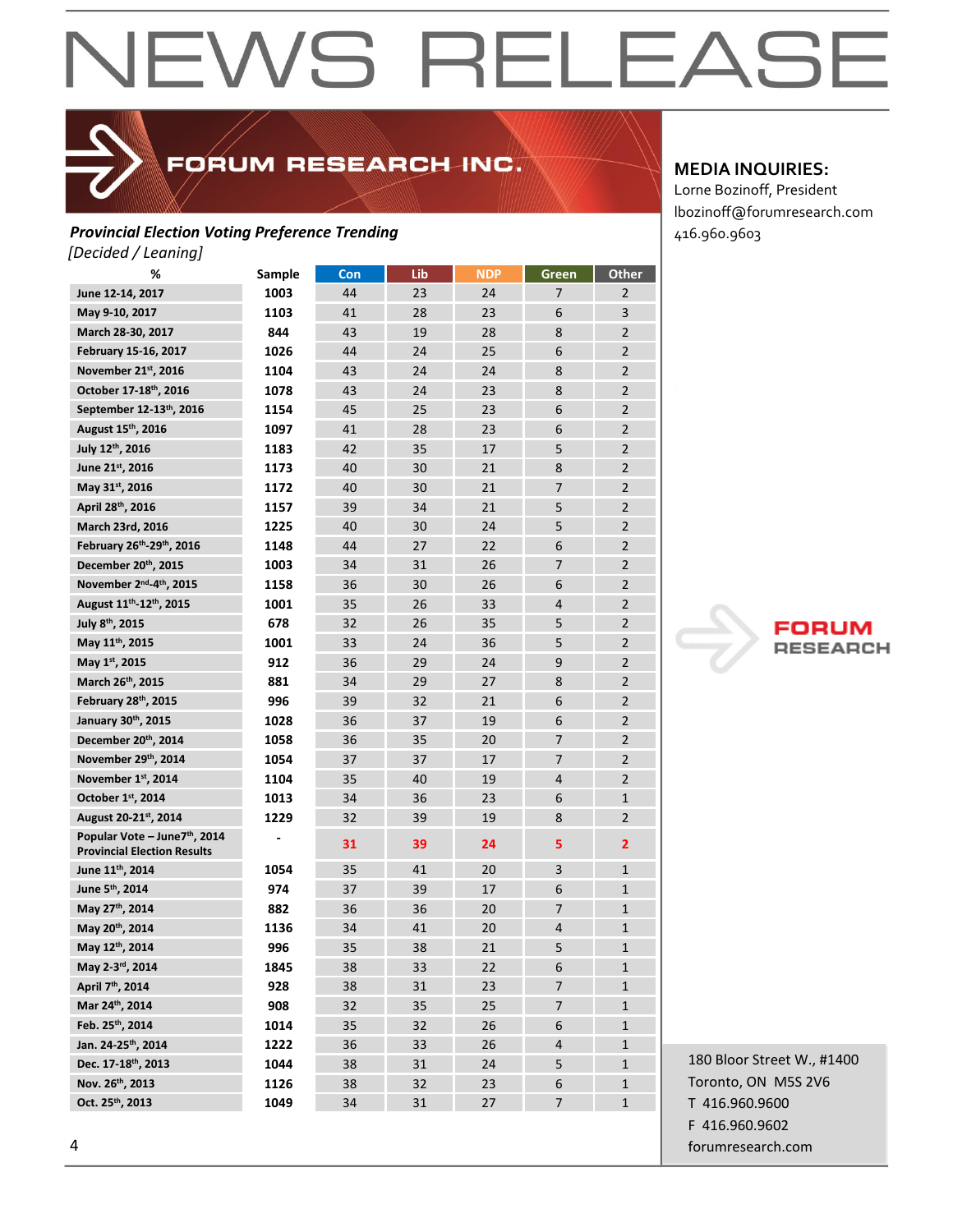### FORUM RESEARCH INC.

| <b>Overall Seat Distribution</b>                   |     |                |            | 416.960.9603 |
|----------------------------------------------------|-----|----------------|------------|--------------|
| %                                                  | Con | Lib            | <b>NDP</b> |              |
| June 12-14                                         | 87  | 9              | 26         |              |
| May 9-10, 2017                                     | 72  | 25             | 25         |              |
| March 28-30, 2017                                  | 86  | $\overline{7}$ | 29         |              |
| February 15-16, 2017                               | 84  | 11             | 27         |              |
| November 21st, 2016                                | 70  | 11             | 26         |              |
| October 17-18th, 2016                              | 72  | 11             | 24         |              |
| September 12-13th, 2016                            | 75  | 8              | 24         |              |
| <b>August 15th, 2016</b>                           | 69  | 15             | 23         |              |
| July 12th, 2016                                    | 48  | 44             | 15         |              |
| June 21st, 2016                                    | 51  | 36             | 20         |              |
| May 31st, 2016                                     | 57  | 26             | 24         |              |
| April 28th, 2016                                   | 53  | 33             | 21         |              |
| March 23rd, 2016                                   | 57  | 26             | 24         |              |
| February 26 <sup>th</sup> -29 <sup>th</sup> , 2016 | 67  | 16             | 24         |              |
| December 20th, 2015                                | 44  | 35             | 28         |              |
| November 2 <sup>nd</sup> -4 <sup>th</sup> , 2015   | 54  | 19             | 34         |              |
| August 11 <sup>th</sup> -12 <sup>th</sup> , 2015   | 54  | 19             | 34         |              |
| July 8th, 2015                                     | 35  | 27             | 45         |              |
| May 11th, 2015                                     | 49  | 18             | 40         |              |
| May 1st, 2015                                      | 48  | 33             | 26         |              |
| March 26th, 2015                                   | 52  | 23             | 32         | 7            |
| February 28th, 2015                                | 49  | 39             | 19         |              |
| January 30th, 2015                                 | 34  | 56             | 17         |              |
| December 20th, 2014                                | 37  | 52             | 18         |              |
| November 29th, 2014                                | 38  | 52             | 17         |              |
| November 1st. 2014                                 | 37  | 56             | 14         |              |
| October 1st, 2014                                  | 35  | 51             | 21         |              |
| August 20-21st, 2014                               | 31  | 61             | 15         |              |
| Election - June 12th, 2014                         | 28  | 58             | 21         |              |
| June 5th, 2014                                     | 39  | 57             | 11         |              |
| May 27th, 2014                                     | 42  | 50             | 15         |              |
| May 20th, 2014                                     | 31  | 63             | 13         |              |
| May 12th, 2014                                     | 26  | 68             | 13         |              |
| May 2-3rd, 2014                                    | 45  | 49             | 13         |              |
| April 7th, 2014                                    | 49  | 45             | 13         |              |
| Mar 24th, 2014                                     | 29  | 66             | 12         |              |
| Feb. 25th, 2014                                    | 48  | 42             | 17         |              |
| Jan. 24-25th, 2014                                 | 47  | 46             | 14         |              |
| Dec. 17-18th, 2013                                 | 43  | 51             | 13         |              |
| Nov. 26th, 2013                                    | 47  | 44             | 16         |              |
| Oct. 25th, 2013                                    | 41  | 48             | 18         |              |
| Oct. 2 <sup>nd</sup> , 2013                        | 47  | 44             | 16         |              |
| Aug 29th, 2013                                     | 36  |                |            | 180 Bloor S  |
|                                                    |     | 53             | 18         | Toronto, ON  |
| Jul 22 <sup>nd</sup> , 2013                        | 45  | 46             | 16         | T 416.960.9  |

#### **MEDIA INQUIRIES:**

Lorne Bozinoff, President lbozinoff@forumresearch.com



180 Bloor Street W., #1400 Toronto, ON M5S 2V6 T 416.960.9600 F 416.960.9602 5 forumresearch.com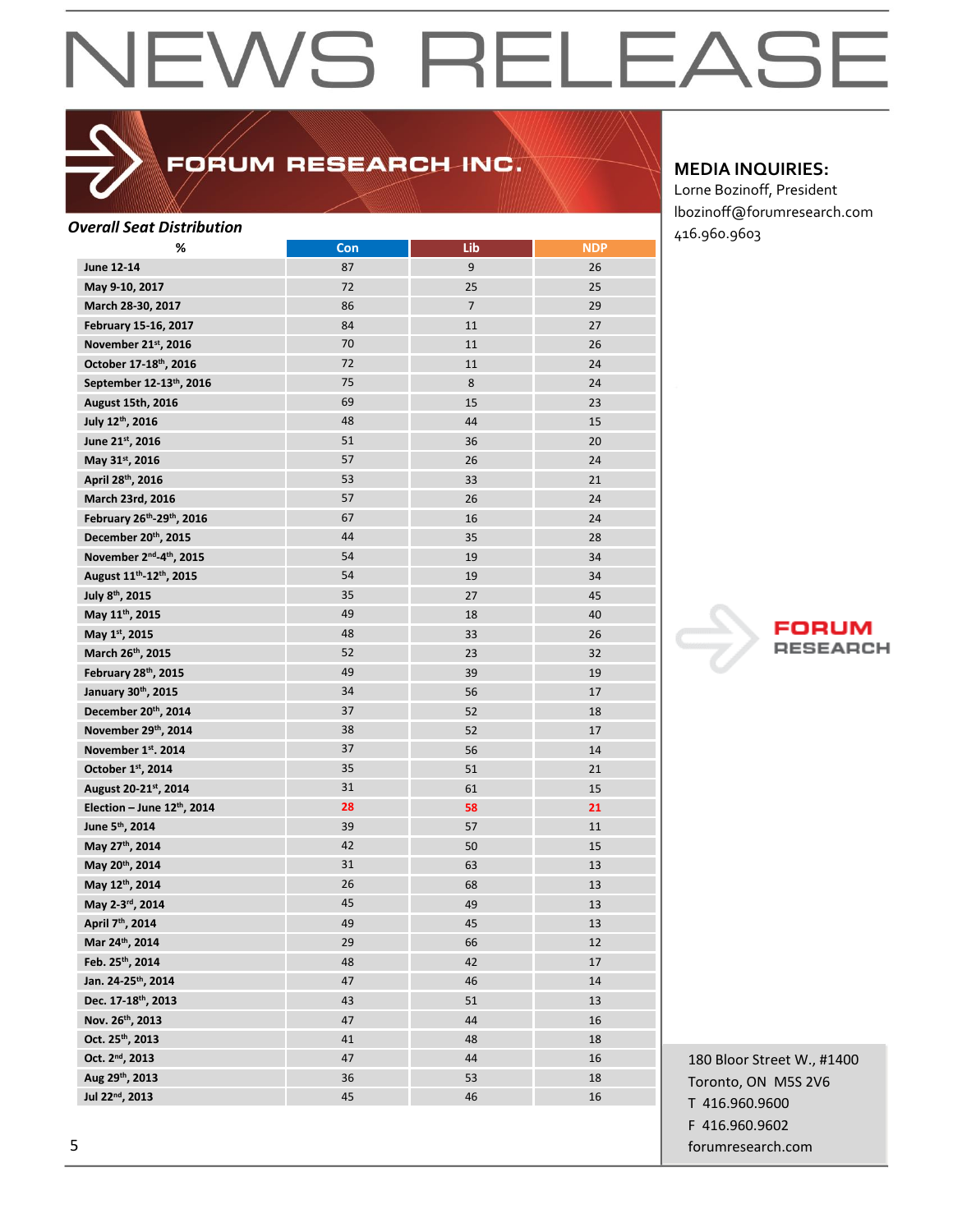

## FORUM RESEARCH INC.

*If a provincial election were held today, which party are you most likely to vote for? + Even though you may not have made up your mind, which party are you leaning towards at this time? [Decided/leaning]*

#### *Age/Gender*

| %                               | <b>Total</b> | 18-34 | 35-44          | 45-54 | 55-64 | $65+$ | <b>Male</b> | <b>Female</b> |
|---------------------------------|--------------|-------|----------------|-------|-------|-------|-------------|---------------|
| Sample                          | 944          | 134   | 122            | 164   | 212   | 312   | 500         | 432           |
| <b>Progressive Conservative</b> | 44           | 39    | 37             | 46    | 50    | 46    | 52          | 37            |
| Liberal                         | 23           | 24    | 25             | 21    | 21    | 25    | 21          | 26            |
| <b>New Democratic</b>           | 24           | 27    | 28             | 27    | 20    | 19    | 17          | 30            |
| Green                           | 7            | 9     | 9              | 3     | 7     | 7     | 7           | 6             |
| <b>Another Party</b>            |              | 1     | $\overline{2}$ |       |       |       | 2           | 1             |

#### *Income*

| %                                         | <b>Total</b>   | $<$ \$20 $K$ | $$20-$<br>\$40K | \$40-<br><b>\$60K</b> | \$60-<br><b>\$80K</b> | \$80-<br>\$100K | $$100-$<br><b>\$250K</b> |
|-------------------------------------------|----------------|--------------|-----------------|-----------------------|-----------------------|-----------------|--------------------------|
| Sample                                    | 944            | 85           | 127             | 126                   | 116                   | 104             | 193                      |
| <b>Progressive</b><br><b>Conservative</b> | 44             | 43           | 27              | 39                    | 56                    | 55              | 45                       |
| Liberal                                   | 23             | 17           | 30              | 25                    | 20                    | 20              | 25                       |
| <b>New Democratic</b>                     | 24             | 29           | 35              | 30                    | 14                    | 17              | 22                       |
| Green                                     | 7              | 8            | 7               | $\overline{4}$        | 9                     | 8               | 6                        |
| <b>Another Party</b>                      | $\overline{2}$ | 3            | $\overline{1}$  | 3                     | $\mathbf{1}$          | $\Omega$        | $\overline{2}$           |

#### *Region*

| %                                         | <b>Total</b>   | Eastern<br><b>Ontario</b> | <b>Toronto</b><br>416 | <b>Toronto</b><br>905 | South-<br>western<br><b>Ontario</b> | North-<br>eastern<br><b>Ontario</b> | North-<br>western<br><b>Ontario</b> |
|-------------------------------------------|----------------|---------------------------|-----------------------|-----------------------|-------------------------------------|-------------------------------------|-------------------------------------|
| <b>Sample</b>                             | 944            | 131                       | 159                   | 274                   | 224                                 | 140                                 | 16                                  |
| <b>Progressive</b><br><b>Conservative</b> | 44             | 49                        | 39                    | 46                    | 52                                  | 30                                  | 25                                  |
| Liberal                                   | 23             | 26                        | 31                    | 19                    | 21                                  | 23                                  | 24                                  |
| <b>New</b><br><b>Democratic</b>           | 24             | 17                        | 22                    | 27                    | 23                                  | 33                                  | 25                                  |
| Green                                     | 7              | 8                         | 8                     | 6                     | $\overline{4}$                      | 11                                  | 12                                  |
| <b>Another Party</b>                      | $\overline{2}$ | $\overline{1}$            | $\mathbf{1}$          | $\mathfrak{p}$        | $\mathbf{1}$                        | $\overline{2}$                      | 15                                  |

#### **MEDIA INQUIRIES:**

Lorne Bozinoff, President lbozinoff@forumresearch.com **Voter Intention Voter Intention 1997 1997 1998 1998 1998 1998 1998 1998 1998 1998 1999 1999 1999 1999 1999 1999 1999 1999 1999 1999 1999 1999 1999 1999 1999 1999 199** 



180 Bloor Street W., #1400 Toronto, ON M5S 2V6 T 416.960.9600 F 416.960.9602 6 forumresearch.com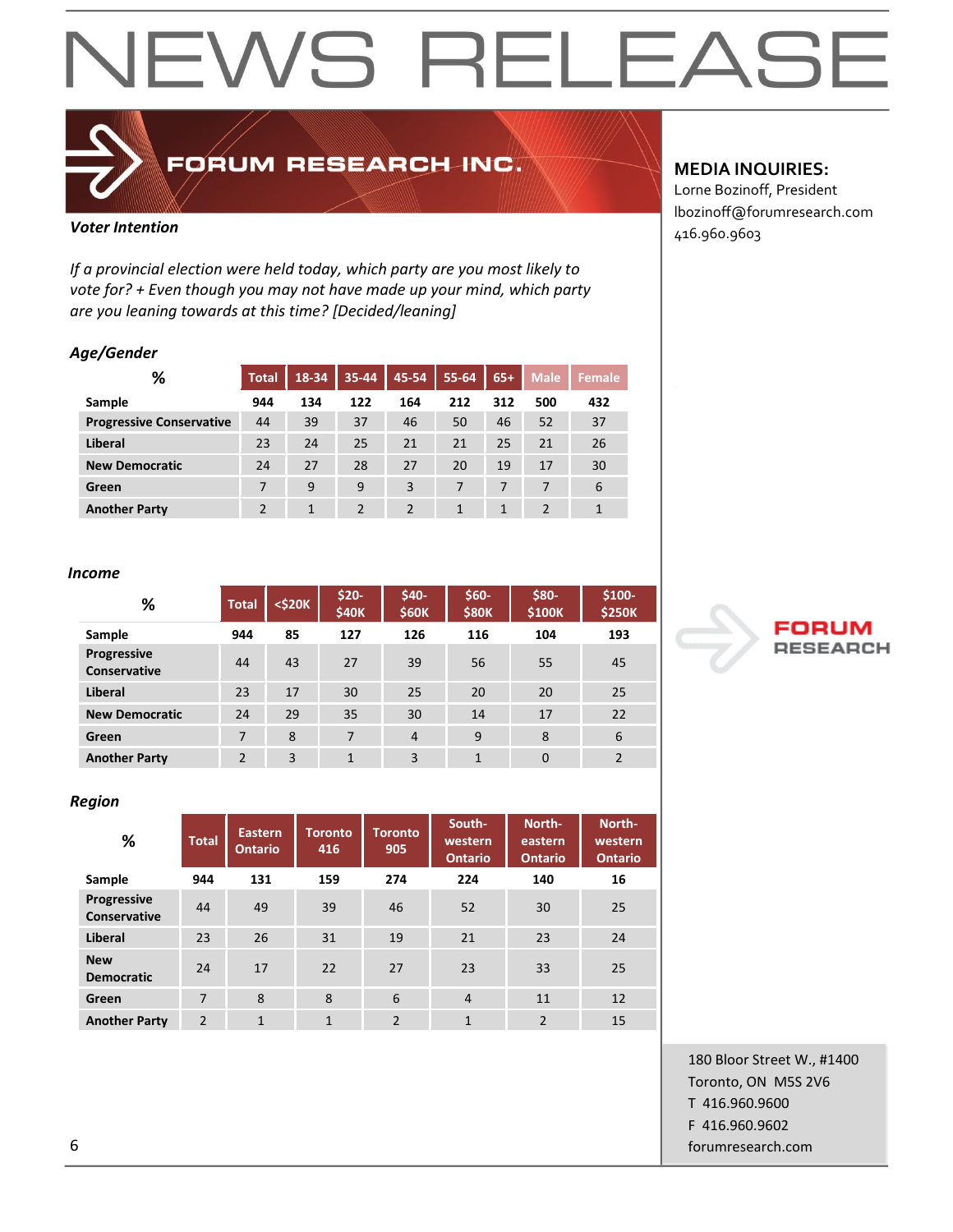## FORUM RESEARCH INC.

| <b>Education</b>            |                |                                    |                               |                                              |                                    | 416.960.9603 |
|-----------------------------|----------------|------------------------------------|-------------------------------|----------------------------------------------|------------------------------------|--------------|
| %                           | <b>Total</b>   | <b>Secondary</b><br>school or less | Some college<br>or university | <b>Completed</b><br>college or<br>university | Post<br>graduate<br><b>studies</b> |              |
| Sample                      | 944            | 179                                | 228                           | 357                                          | 180                                |              |
| Progressive<br>Conservative | 44             | 50                                 | 49                            | 43                                           | 34                                 |              |
| Liberal                     | 23             | 20                                 | 22                            | 20                                           | 34                                 |              |
| <b>New Democratic</b>       | 24             | 21                                 | 22                            | 27                                           | 25                                 |              |
| Green                       | 7              | 8                                  | 5                             | 8                                            | $\overline{7}$                     |              |
| <b>Another Party</b>        | $\overline{2}$ | $\mathbf{1}$                       | $\mathbf{1}$                  | 2                                            | 0                                  |              |

#### **MEDIA INQUIRIES:**

Lorne Bozinoff, President lbozinoff@forumresearch.com



180 Bloor Street W., #1400 Toronto, ON M5S 2V6 T 416.960.9600 F 416.960.9602 7 forumresearch.com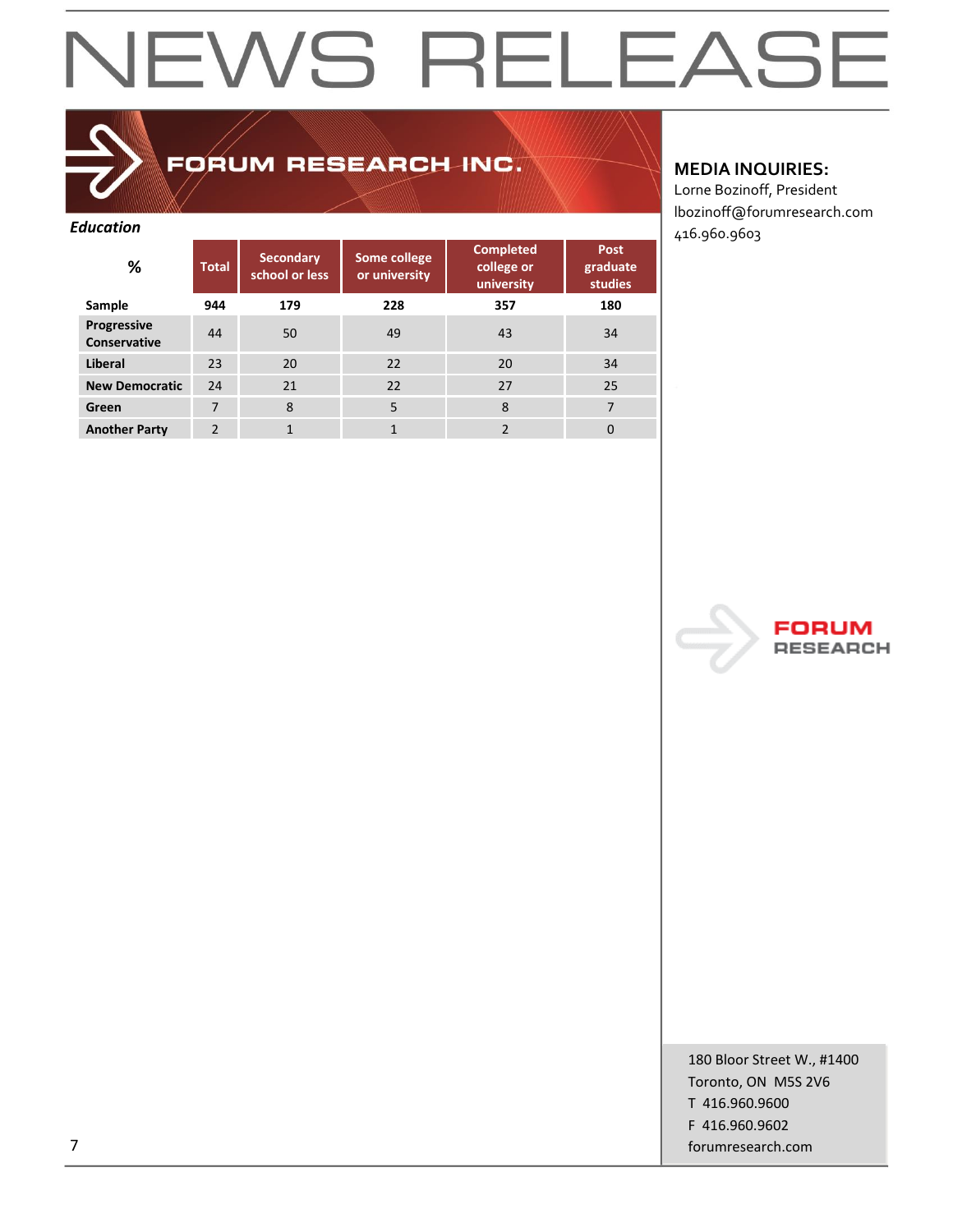

## FORUM RESEARCH INC.

### 416.960.9603 *Kathleen Wynne Approval*

*Do you approve or disapprove of the job Kathleen Wynne is doing as premier?*

#### *Age/Gender*

| %                 | <b>Total</b> | $18-34$ | 35-44 | 45-54 | $55 - 64$ | $65+$ | <b>Male</b> | <b>Female</b> |
|-------------------|--------------|---------|-------|-------|-----------|-------|-------------|---------------|
| Sample            | 1003         | 142     | 131   | 178   | 225       | 327   | 528         | 462           |
| <b>Approve</b>    | 15           | 14      | 18    | 12    | 13        | 19    | 17          | 14            |
| <b>Disapprove</b> | 74           | 67      | 71    | 83    | 79        | 70    | 75          | 74            |
| Don't know        | 11           | 19      | 11    |       |           |       |             | 13            |

#### *Income*

| ℅                 | <b>Total</b> | $<$ \$20K |     |     |     |     | \$20-\$40K   \$40-\$60K   \$60-\$80K   \$80-\$100K   \$100-\$250K |
|-------------------|--------------|-----------|-----|-----|-----|-----|-------------------------------------------------------------------|
| Sample            | 1003         | 89        | 140 | 134 | 123 | 109 | 198                                                               |
| Approve           | 15           | 20        | 12  | 17  | 14  | 15  | 20                                                                |
| <b>Disapprove</b> | 74           | 68        | 72  | 71  | 78  | 80  | 74                                                                |
| Don't know        | 11           | 13        | 17  | 12  |     | 4   | b                                                                 |

#### *Region*

| %                 | <b>Total</b> | <b>Eastern</b><br><b>Ontario</b> | Toronto<br>416 | <b>Toronto</b><br>905 | South-<br>western<br><b>Ontario</b> | North-<br>eastern<br><b>Ontario</b> | North-<br>western<br><b>Ontario</b> |
|-------------------|--------------|----------------------------------|----------------|-----------------------|-------------------------------------|-------------------------------------|-------------------------------------|
| Sample            | 1003         | 140                              | 171            | 290                   | 238                                 | 148                                 | 16                                  |
| Approve           | 15           | 17                               | 24             | 13                    | 12                                  | 14                                  | 12                                  |
| <b>Disapprove</b> | 74           | 75                               | 65             | 76                    | 79                                  | 75                                  | 58                                  |
| Don't<br>know     | 11           | 8                                | 11             | 11                    | 9                                   | 11                                  | 29                                  |

#### *Education*

| %                 | <b>Total</b> | <b>Secondary</b><br>school or less | Some college or<br>university | <b>Completed college</b><br>or university | Post graduate<br>studies |
|-------------------|--------------|------------------------------------|-------------------------------|-------------------------------------------|--------------------------|
| Sample            | 1003         | 183                                | 248                           | 382                                       | 190                      |
| Approve           | 15           | 8                                  | 12                            | 15                                        | 28                       |
| <b>Disapprove</b> | 74           | 84                                 | 78                            | 75                                        | 58                       |
| Don't<br>know     | 11           | 9                                  | 10                            | 10                                        | 14                       |

#### **MEDIA INQUIRIES:**

Lorne Bozinoff, President lbozinoff@forumresearch.com



180 Bloor Street W., #1400 Toronto, ON M5S 2V6 T 416.960.9600 F 416.960.9602 8 forumresearch.com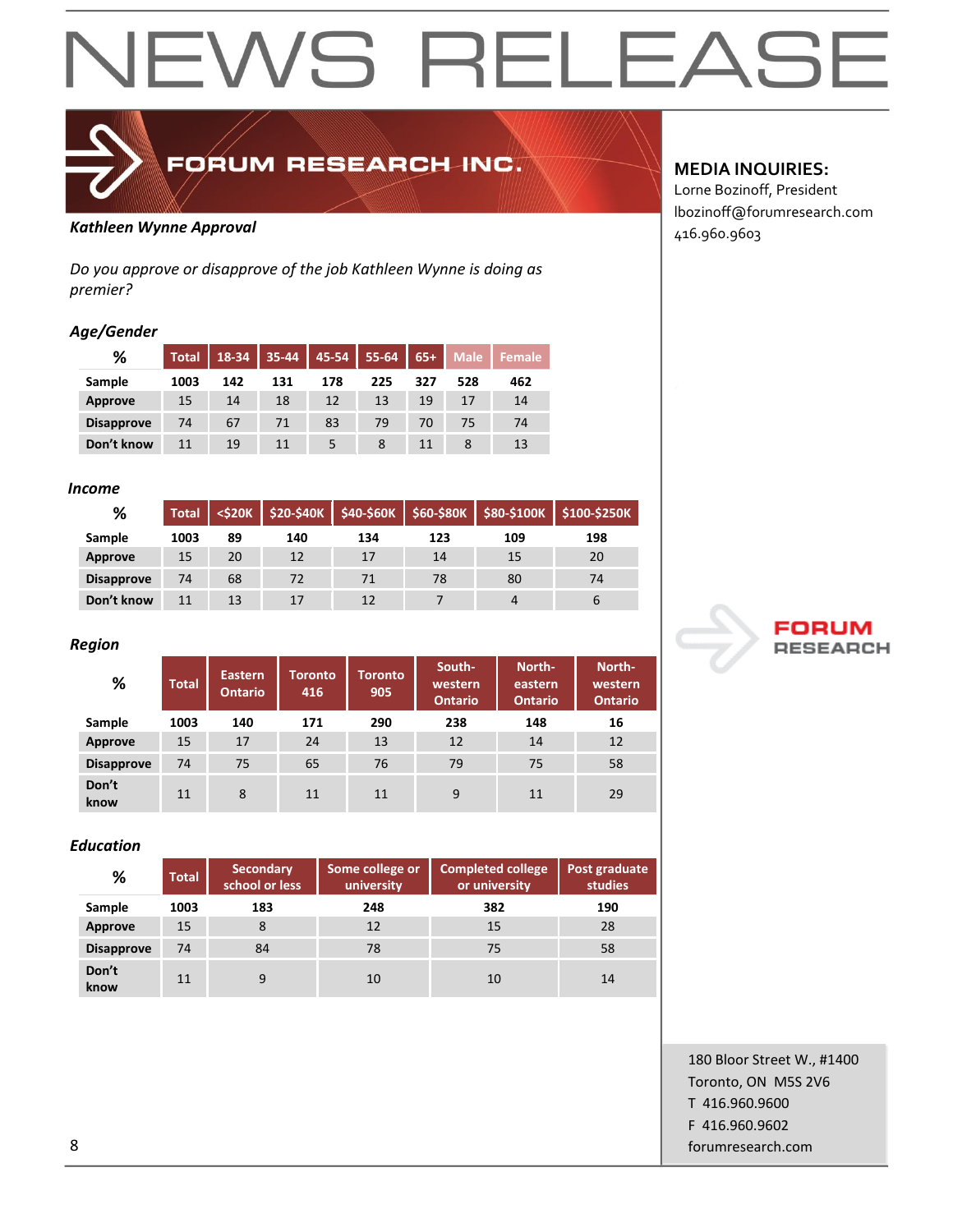FORUM RESEARCH INC.

#### **MEDIA INQUIRIES:**

Lorne Bozinoff, President lbozinoff@forumresearch.com 416.960.9603

#### *Voter Ballot Intention*

| %                 | <b>Total</b> | <b>Progressive</b><br><b>Conservative</b> | <b>Liberal</b> | <b>New</b><br><b>Democratic</b> | <b>Green</b> | <b>Other</b><br><b>Parties</b> |
|-------------------|--------------|-------------------------------------------|----------------|---------------------------------|--------------|--------------------------------|
| Sample            | 1003         | 439                                       | 224            | 175                             | 76           | 30                             |
| Approve           | 15           | $\overline{2}$                            | 47             | 14                              | 8            | 3                              |
| <b>Disapprove</b> | 74           | 95                                        | 36             | 74                              | 75           | 85                             |
| Don't<br>know     | 11           | 3                                         | 17             | 12                              | 16           | 12                             |



180 Bloor Street W., #1400 Toronto, ON M5S 2V6 T 416.960.9600 F 416.960.9602 9 forumresearch.com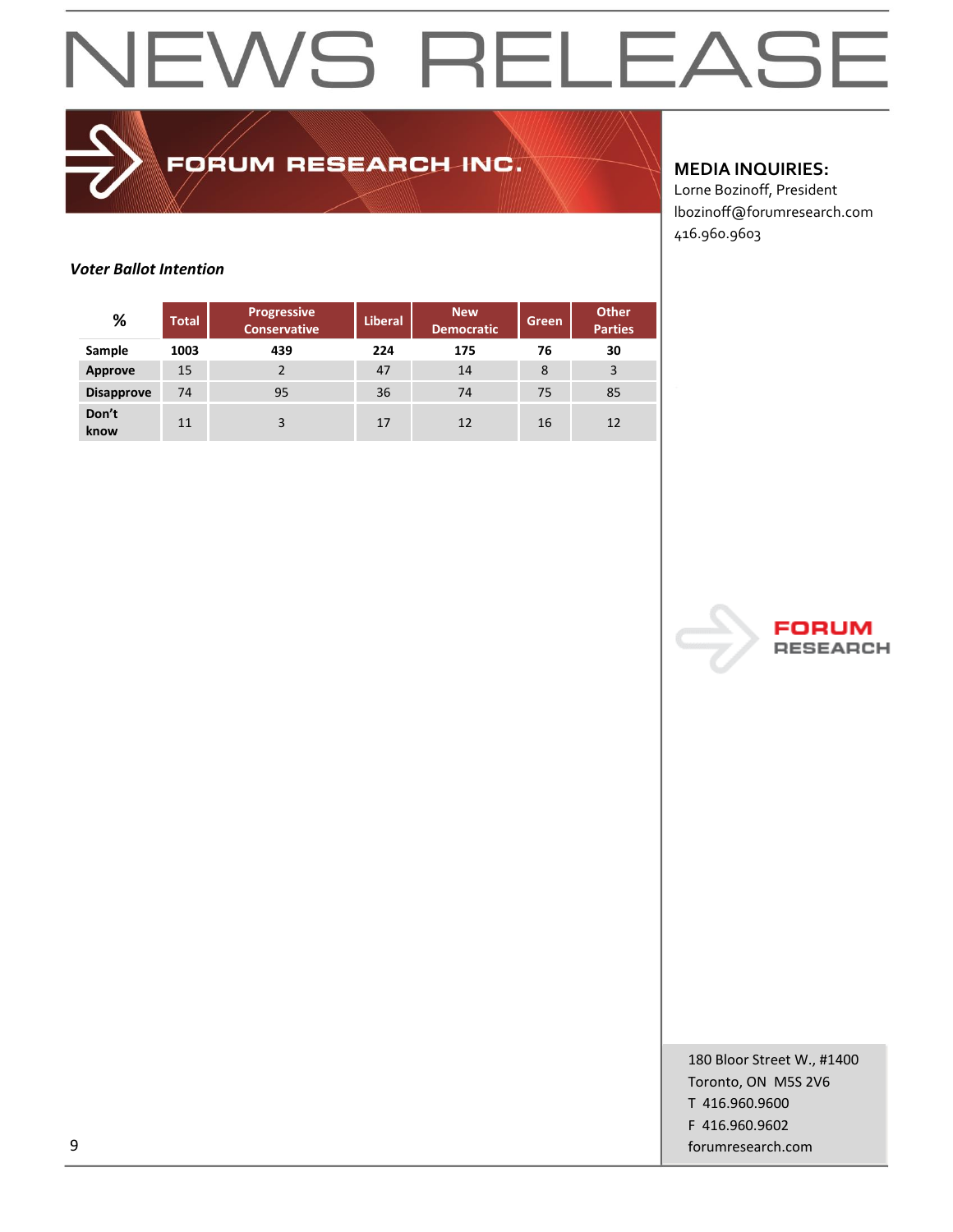

### FORUM RESEARCH INC.

### Patrick Brown Approval **Patrick Brown Approval**

*Do you approve or disapprove of the job Patrick Brown is doing as leader of the Opposition?*

#### *Age/Gender*

| %                 | <b>Total</b> | 18-34 | 35-44 | 45-54 | 55-64 | $65+$ | <b>Male</b> | Female |
|-------------------|--------------|-------|-------|-------|-------|-------|-------------|--------|
| Sample            | 1003         | 142   | 131   | 178   | 225   | 327   | 528         | 462    |
| Approve           | 29           | 23    | 25    | 30    | 34    | 33    | 36          | 24     |
| <b>Disapprove</b> | 30           | 27    | 32    | 32    | 31    | 27    | 34          | 25     |
| Don't know        | 41           | 50    | 43    | 38    | 35    | 40    | 30          | 51     |

#### *Income*

| %                 | <b>Total</b> | $<$ \$20K |     |     |     | $$20-$40K$ $$40-$60K$ $$60-$80K$ $$80-$100K$ | \$100-\$250K |
|-------------------|--------------|-----------|-----|-----|-----|----------------------------------------------|--------------|
| Sample            | 1003         | 89        | 140 | 134 | 123 | 109                                          | 198          |
| Approve           | 29           | 30        | 22  | 27  | 38  | 33                                           | 31           |
| <b>Disapprove</b> | 30           | 21        | 25  | 25  | 30  | 30                                           | 39           |
| Don't know        | 41           | 49        | 53  | 48  | 32  | 37                                           | 30           |

*Region* 

| %                 | <b>Total</b> | Eastern<br><b>Ontario</b> | Toronto<br>416 | Toronto<br>905 | South-<br>western<br><b>Ontario</b> | North-<br>eastern<br><b>Ontario</b> | North-<br>western<br><b>Ontario</b> |
|-------------------|--------------|---------------------------|----------------|----------------|-------------------------------------|-------------------------------------|-------------------------------------|
| Sample            | 1003         | 140                       | 171            | 290            | 238                                 | 148                                 | 16                                  |
| Approve           | 29           | 30                        | 30             | 29             | 28                                  | 34                                  | 13                                  |
| <b>Disapprove</b> | 30           | 30                        | 34             | 29             | 28                                  | 24                                  | 50                                  |
| Don't<br>know     | 41           | 40                        | 36             | 42             | 44                                  | 42                                  | 37                                  |

#### *Education*

| %                 | <b>Total</b> | Secondary<br>school or less | Some college or<br>university | <b>Completed college</b><br>or university | Post graduate<br>studies |
|-------------------|--------------|-----------------------------|-------------------------------|-------------------------------------------|--------------------------|
| Sample            | 1003         | 183                         | 248                           | 382                                       | 190                      |
| <b>Approve</b>    | 29           | 37                          | 27                            | 29                                        | 25                       |
| <b>Disapprove</b> | 30           | 22                          | 26                            | 28                                        | 43                       |
| Don't<br>know     | 41           | 40                          | 46                            | 42                                        | 32                       |

#### **MEDIA INQUIRIES:**

Lorne Bozinoff, President lbozinoff@forumresearch.com



180 Bloor Street W., #1400 Toronto, ON M5S 2V6 T 416.960.9600 F 416.960.9602 10 forumresearch.com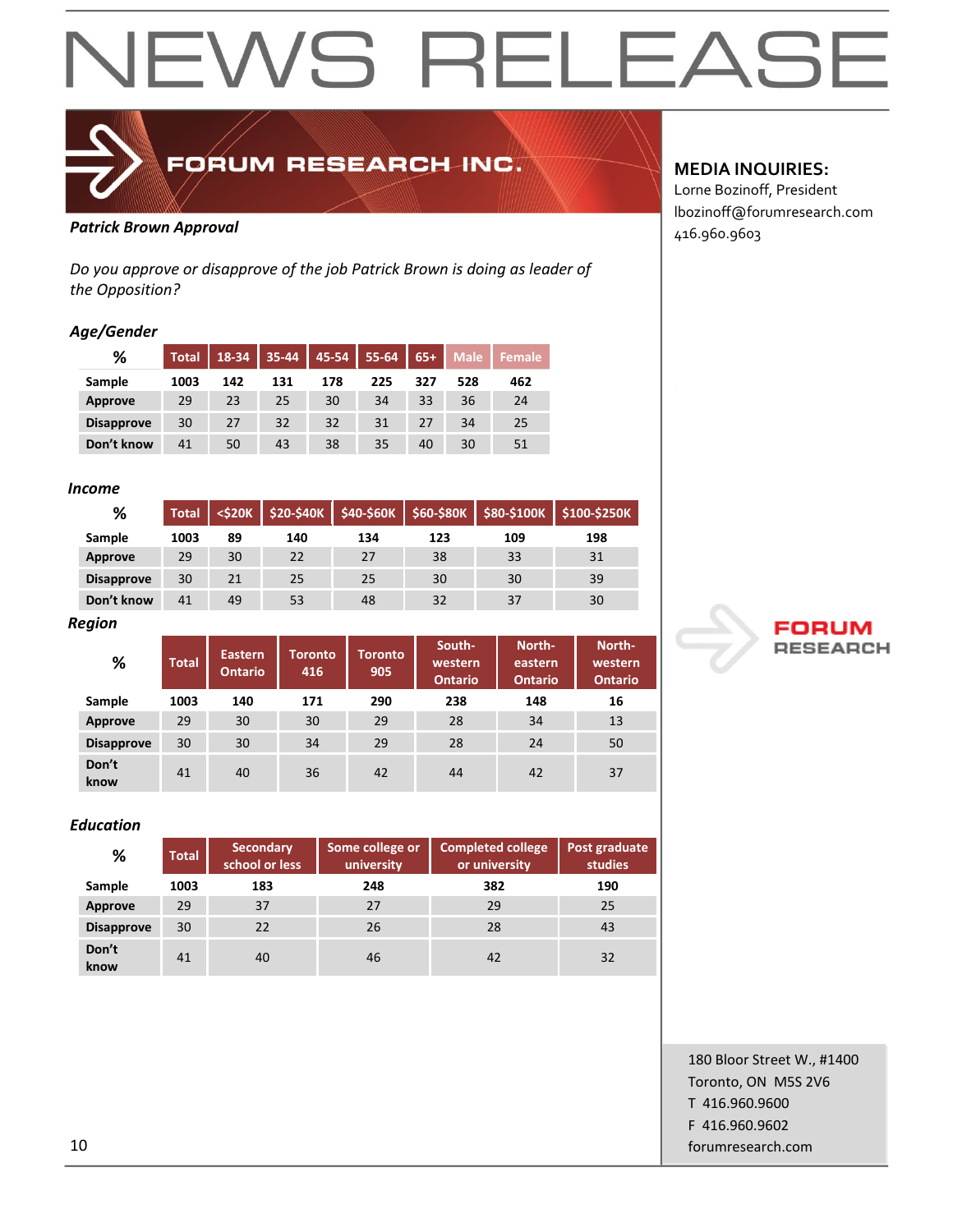FORUM RESEARCH INC.

#### **MEDIA INQUIRIES:**

Lorne Bozinoff, President lbozinoff@forumresearch.com 416.960.9603

#### *Voter Ballot Intention*

| %                 | <b>Total</b> | <b>Progressive</b><br><b>Conservative</b> | <b>Liberal</b> | New<br><b>Democratic</b> | Green | <b>Other</b><br><b>Parties</b> |
|-------------------|--------------|-------------------------------------------|----------------|--------------------------|-------|--------------------------------|
| Sample            | 1003         | 439                                       | 224            | 175                      | 76    | 30                             |
| Approve           | 29           | 51                                        | 15             | 14                       | 15    | 22                             |
| <b>Disapprove</b> | 30           | 15                                        | 45             | 37                       | 36    | 44                             |
| Don't<br>know     | 41           | 34                                        | 40             | 49                       | 49    | 34                             |



180 Bloor Street W., #1400 Toronto, ON M5S 2V6 T 416.960.9600 F 416.960.9602 11 forumresearch.com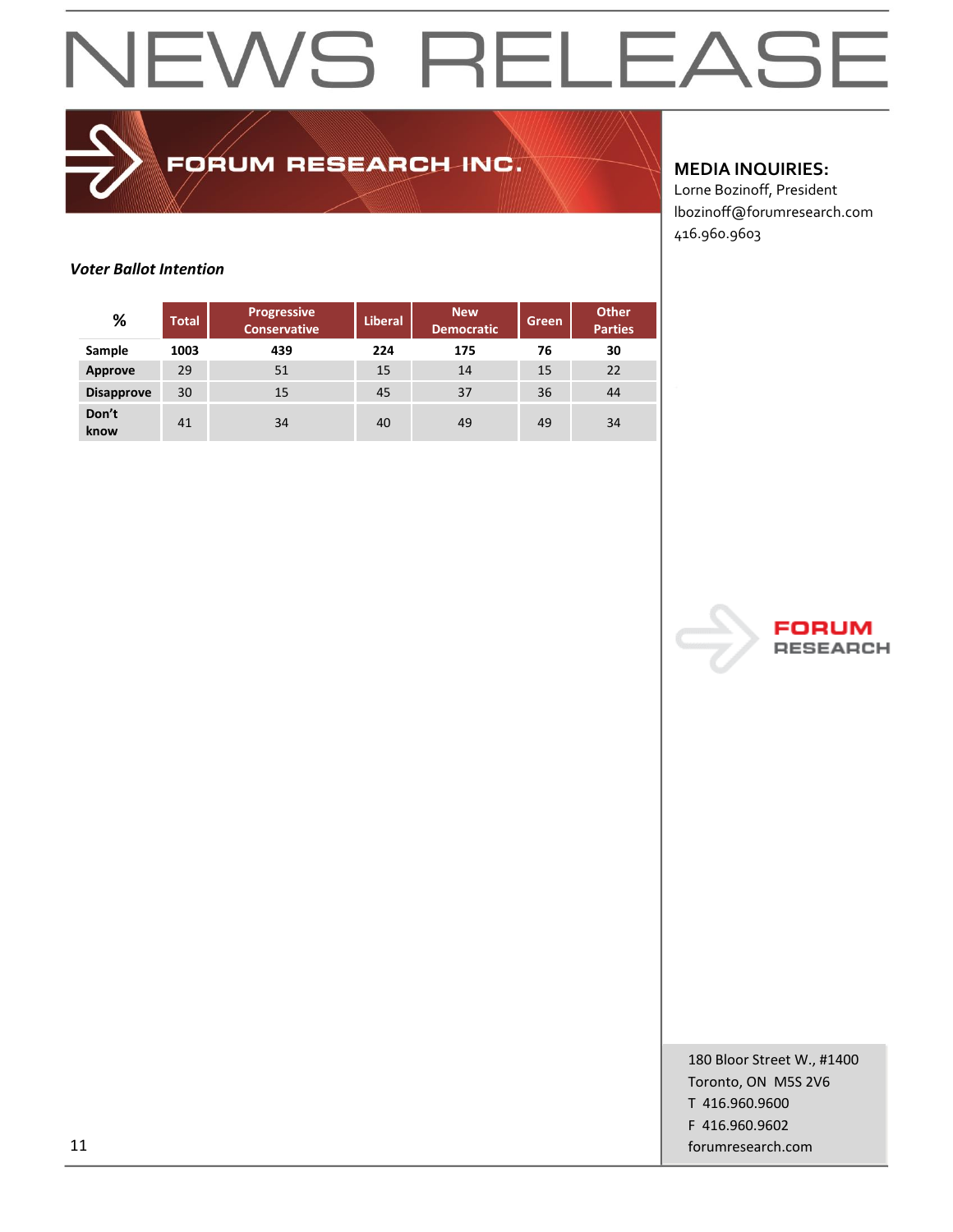

FORUM RESEARCH INC.

### Andrea Horwath Approval **Andrea Horwath Approval**

*Do you approve or disapprove of the job Andrea Horwath (HOR-vath) is doing as Leader of the NDP?*

#### *Age/Gender*

| %                 | <b>Total</b> | 18-34 | 35-44 | 45-54 | 55-64 | $65+$ | <b>Male</b> | <b>Female</b> |
|-------------------|--------------|-------|-------|-------|-------|-------|-------------|---------------|
| Sample            | 1003         | 142   | 131   | 178   | 225   | 327   | 528         | 462           |
| Approve           | 38           | 26    | 40    | 47    | 35    | 45    | 33          | 42            |
| <b>Disapprove</b> | 27           | 29    | 26    | 23    | 34    | 22    | 37          | 17            |
| Don't know        | 36           | 45    | 35    | 30    | 30    | 33    | 30          | 41            |

#### *Income*

| %                 | <b>Total</b> | $<$ \$20K | $$20-$40K$ | \$40-\$60K |     |     | \$60-\$80K \$80-\$100K \$100-\$250K |
|-------------------|--------------|-----------|------------|------------|-----|-----|-------------------------------------|
| Sample            | 1003         | 89        | 140        | 134        | 123 | 109 | 198                                 |
| Approve           | 38           | 40        | 34         | 43         | 42  | 43  | 37                                  |
| <b>Disapprove</b> | 27           | 20        | 23         | 25         | 31  | 34  | 28                                  |
| Don't know        | 36           | 39        | 43         | 31         | 28  | 23  | 35                                  |

#### *Region*

| %                 | <b>Total</b> | <b>Eastern</b><br><b>Ontario</b> | Toronto<br>416 | Toronto<br>905 | South-<br>western<br><b>Ontario</b> | North-<br>eastern<br><b>Ontario</b> | North-<br>western<br><b>Ontario</b> |
|-------------------|--------------|----------------------------------|----------------|----------------|-------------------------------------|-------------------------------------|-------------------------------------|
| Sample            | 1003         | 140                              | 171            | 290            | 238                                 | 148                                 | 16                                  |
| Approve           | 38           | 42                               | 32             | 39             | 35                                  | 43                                  | 42                                  |
| <b>Disapprove</b> | 27           | 20                               | 36             | 24             | 30                                  | 20                                  | 42                                  |
| Don't<br>know     | 36           | 38                               | 32             | 38             | 35                                  | 38                                  | 16                                  |

#### *Education*

| %                 | <b>Total</b> | <b>Secondary</b><br>school or less | Some college or<br>university | <b>Completed college</b><br>or university | Post graduate<br>studies |
|-------------------|--------------|------------------------------------|-------------------------------|-------------------------------------------|--------------------------|
| Sample            | 1003         | 183                                | 248                           | 382                                       | 190                      |
| Approve           | 38           | 39                                 | 38                            | 36                                        | 39                       |
| <b>Disapprove</b> | 27           | 26                                 | 26                            | 26                                        | 30                       |
| Don't<br>know     | 36           | 35                                 | 37                            | 38                                        | 30                       |

#### **MEDIA INQUIRIES:**

Lorne Bozinoff, President lbozinoff@forumresearch.com



180 Bloor Street W., #1400 Toronto, ON M5S 2V6 T 416.960.9600 F 416.960.9602 12 forumresearch.com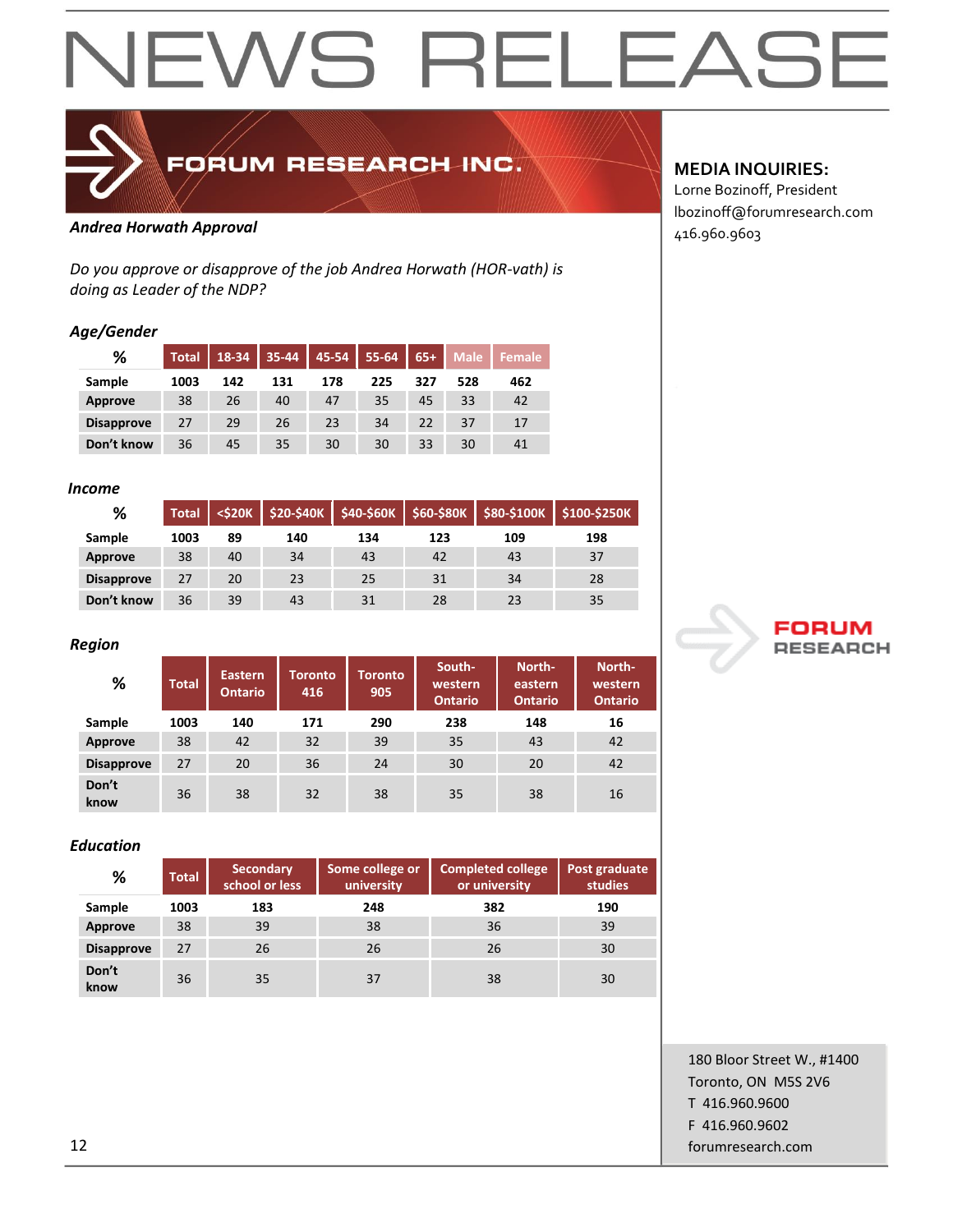FORUM RESEARCH INC.

**Voter Ballot Intention**<br> **Voter Ballot Intention** 

**MEDIA INQUIRIES:**

Lorne Bozinoff, President lbozinoff@forumresearch.com

| %                 | <b>Total</b> | Progressive<br><b>Conservative</b> | Liberal. | <b>New</b><br><b>Democratic</b> | Green | <b>Other</b><br><b>Parties</b> |
|-------------------|--------------|------------------------------------|----------|---------------------------------|-------|--------------------------------|
| Sample            | 1003         | 439                                | 224      | 175                             | 76    | 30                             |
| Approve           | 38           | 32                                 | 33       | 63                              | 29    | 23                             |
| <b>Disapprove</b> | 27           | 35                                 | 26       | 8                               | 31    | 47                             |
| Don't<br>know     | 36           | 33                                 | 41       | 29                              | 41    | 30                             |



180 Bloor Street W., #1400 Toronto, ON M5S 2V6 T 416.960.9600 F 416.960.9602 13 forumresearch.com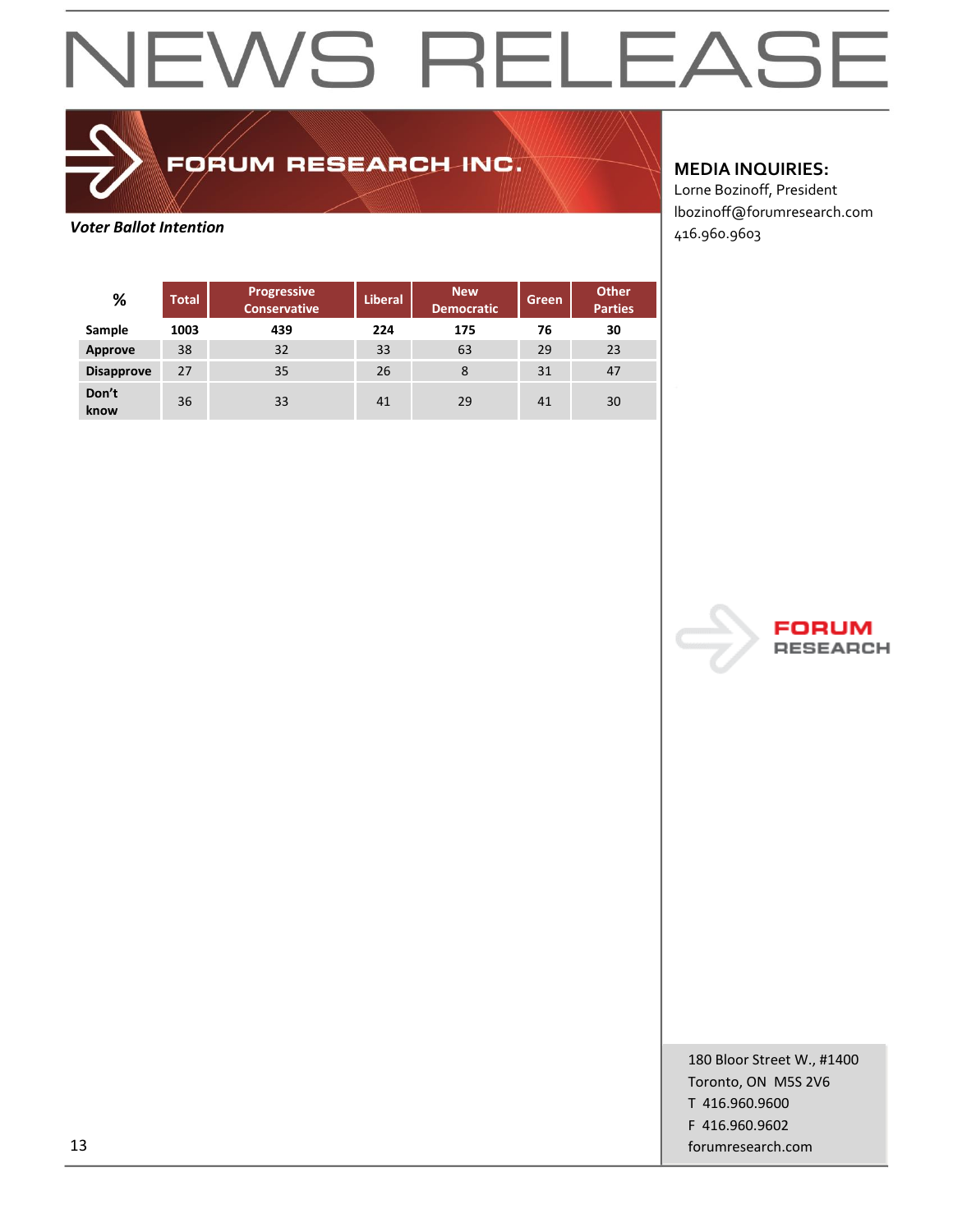

FORUM RESEARCH INC.

*Regardless of which party you would vote for, who do you think would make the best Premier of Ontario?*

#### *Age/Gender*

| ℅                     | <b>Total</b> | 18-34 | 35-44 | 45-54 | 55-64 | $65+$ | <b>Male</b> | <b>Female</b> |
|-----------------------|--------------|-------|-------|-------|-------|-------|-------------|---------------|
| Sample                | 1003         | 142   | 131   | 178   | 225   | 327   | 528         | 462           |
| Kathleen Wynne        | 14           | 9     | 17    | 11    | 16    | 18    | 12          | 15            |
| <b>Patrick Brown</b>  | 36           | 36    | 29    | 39    | 39    | 36    | 43          | 29            |
| <b>Andrea Horwath</b> | 20           | 19    | 24    | 24    | 15    | 18    | 17          | 24            |
| None of these         | 23           | 29    | 23    | 21    | 22    | 18    | 23          | 23            |
| Don't know            | 7            | 6     | 6     | 5     | 9     | 10    | 5           | 9             |

#### *Income*

| ℅                        | <b>Total</b> | $<$ \$20 $K$ | $$20-$<br>\$40K | $$40-$<br><b>\$60K</b> | $$60-$<br><b>\$80K</b> | \$80-<br>\$100K | \$100-<br><b>\$250K</b> |
|--------------------------|--------------|--------------|-----------------|------------------------|------------------------|-----------------|-------------------------|
| Sample                   | 1003         | 89           | 140             | 134                    | 123                    | 109             | 198                     |
| <b>Kathleen</b><br>Wynne | 14           | 12           | $\overline{7}$  | 20                     | 13                     | 17              | 16                      |
| <b>Patrick Brown</b>     | 36           | 26           | 35              | 35                     | 39                     | 41              | 35                      |
| Andrea<br><b>Horwath</b> | 20           | 23           | 24              | 23                     | 20                     | 23              | 20                      |
| None of these            | 23           | 24           | 25              | 19                     | 22                     | 18              | 21                      |
| Don't know               | 7            | 14           | 8               | $\overline{4}$         | 5                      | $\overline{2}$  | 8                       |

#### *Region*

| %                              | <b>Total</b>   | Eastern<br><b>Ontario</b> | <b>Toronto</b><br>416 | <b>Toronto</b><br>905 | South-<br>western<br><b>Ontario</b> | North-<br>eastern<br><b>Ontario</b> | North-<br>western<br><b>Ontario</b> |
|--------------------------------|----------------|---------------------------|-----------------------|-----------------------|-------------------------------------|-------------------------------------|-------------------------------------|
| Sample                         | 1003           | 140                       | 171                   | 290                   | 238                                 | 148                                 | 16                                  |
| <b>Kathleen</b><br>Wynne       | 14             | 11                        | 22                    | 12                    | 11                                  | 11                                  | 18                                  |
| <b>Patrick</b><br><b>Brown</b> | 36             | 28                        | 31                    | 40                    | 41                                  | 33                                  | 14                                  |
| Andrea<br><b>Horwath</b>       | 20             | 25                        | 13                    | 18                    | 23                                  | 27                                  | 29                                  |
| None of<br>these               | 23             | 25                        | 28                    | 22                    | 19                                  | 24                                  | 28                                  |
| Don't<br>know                  | $\overline{7}$ | 11                        | 5                     | 8                     | 6                                   | 5                                   | 11                                  |

### **MEDIA INQUIRIES:**

Lorne Bozinoff, President lbozinoff@forumresearch.com **Best premier and a set of the set of the set of the set of the set of the set of the set of the set of the set of the set of the set of the set of the set of the set of the set of the set of the set of the set of the se** 



180 Bloor Street W., #1400 Toronto, ON M5S 2V6 T 416.960.9600 F 416.960.9602 14 forumresearch.com